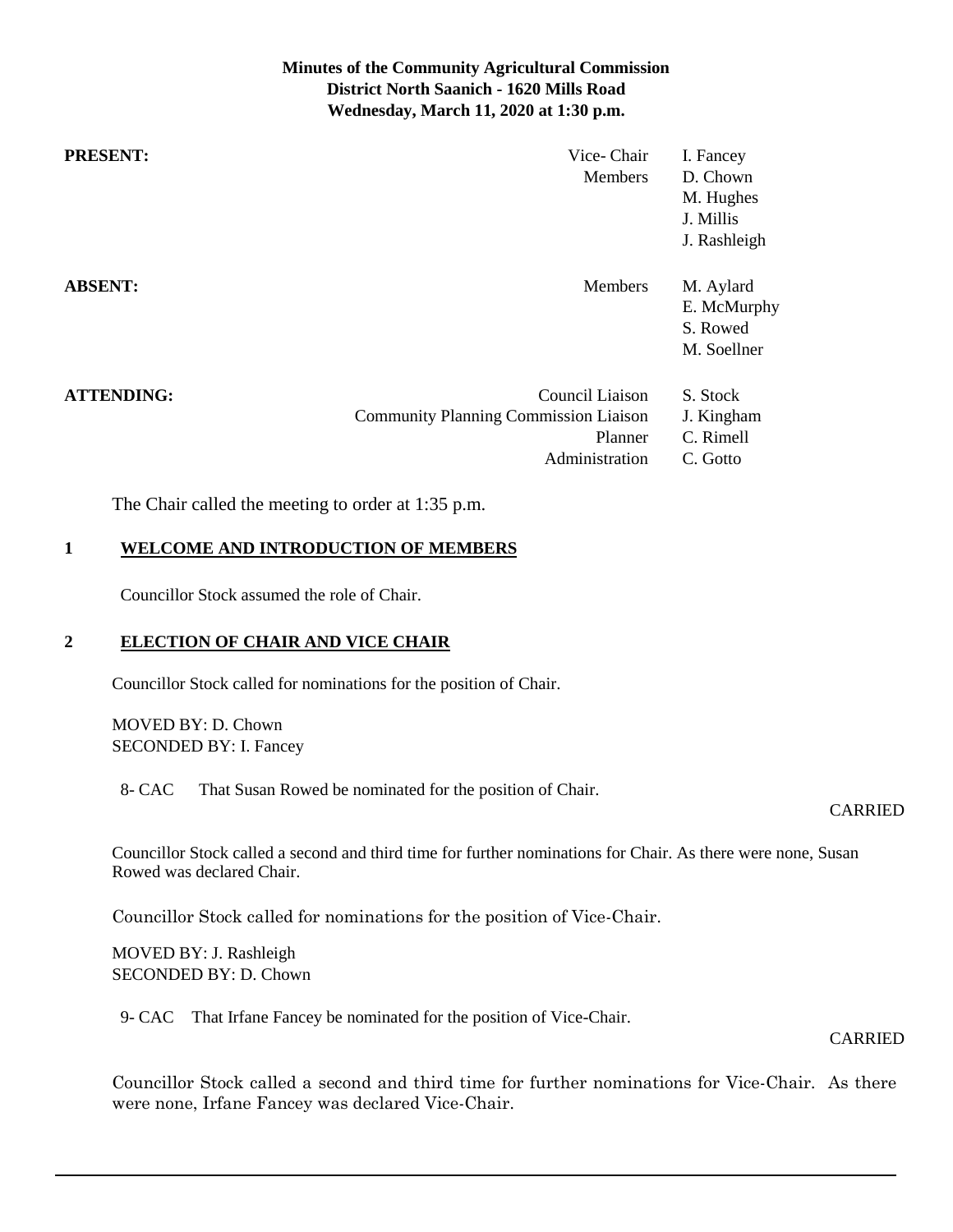Irfane Fancey assumed the role of Vice-Chair.

## **3 APPROVAL OF AGENDA**

MOVED BY: J. Millis SECONDED BY: D. Chown

10- CAC That the agenda be approved as circulated.

### **4 ADOPTION OF MINUTES**

a) Minutes of the meeting held January 8, 2020

MOVED BY: D. Chown SECONDED BY: M. Hughes

11- CAC That the minutes of the meeting held January 8, 2020 be approved.

CARRIED

CARRIED

# **5 REFERRALS**

a) **ALC Information Update and Policy Intentions Paper: Residential Flexibility in the ALR** *(Referred by : Council for comments)*

MOVED BY: D. Chown SECONDED BY: J. Millis

12- CAC The Community Agricultural Commission supports the Ministry of Agricultures proposed Policy Intentions Paper: Residential Flexibility in the ALR Land, in its endeavor to support the core ALR policy objectives to preserve food production capacity of the ALR and to encourage agriculture as the priority of ALR land.

CARRIED

The motion was abandoned

MOVED BY: J. Rashleigh SECONDED BY: M. Hughes

13- CAC The Community Agricultural Commission supports the intention paper proposal in principle and encourages the ALC to ensure that ALR land is used for human food production through regulations and/ or incentives.

**CARRIED**